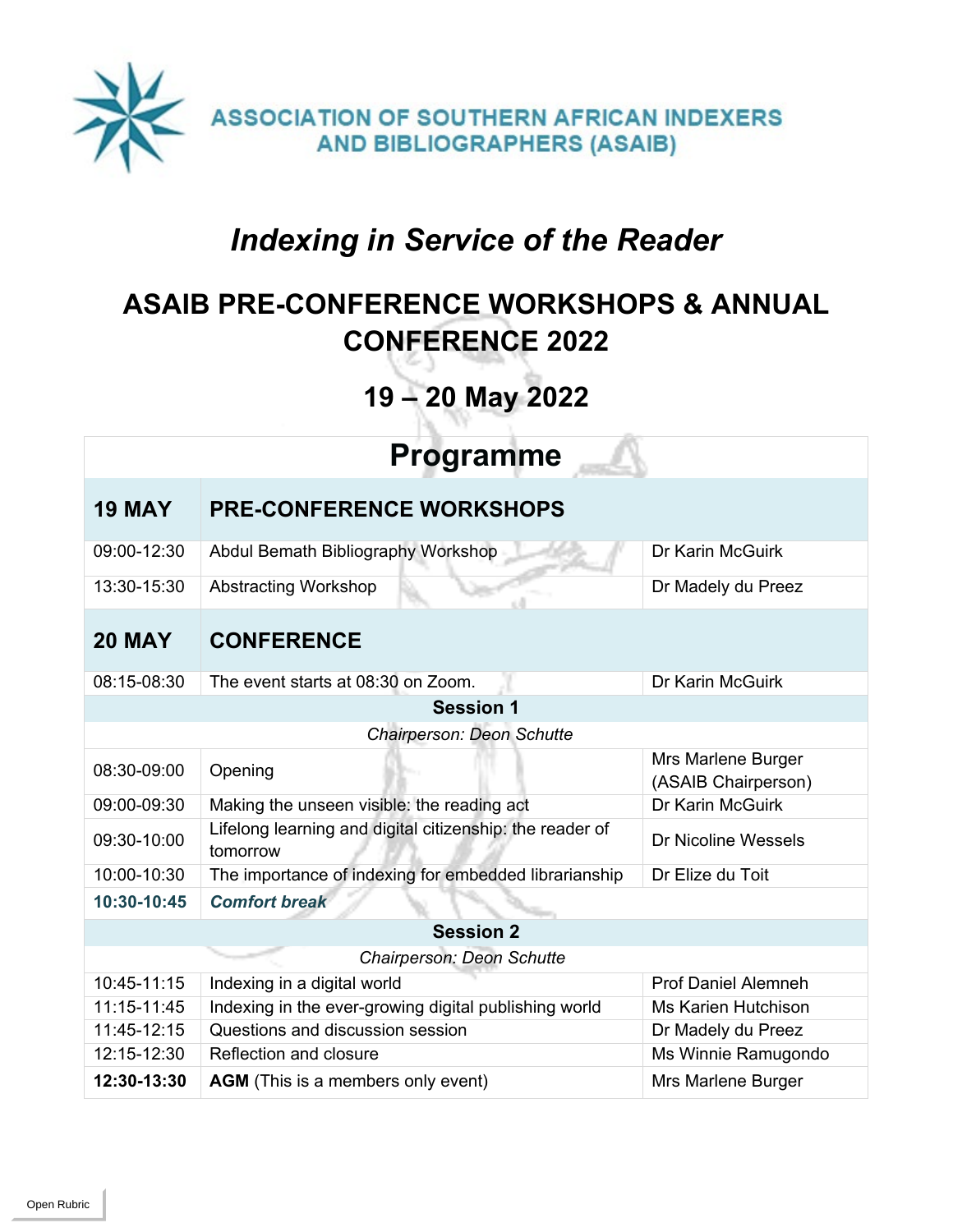

## **REGISTRATION FORM 2022**

#### **Conference theme:** *Indexing in Service of the Reader*

**Dates: 19-20 May 2022**

#### **Pre-conference workshops: 19 May || Annual Conference: 20 May**

## **Venue: Online (Zoom platform)**

| <b>NAME &amp; SURNAME</b>                                                                                                |                 |                 |  |  |  |
|--------------------------------------------------------------------------------------------------------------------------|-----------------|-----------------|--|--|--|
| <b>TITLE</b>                                                                                                             |                 |                 |  |  |  |
| <b>ORGANISATION/AFFILIATION</b>                                                                                          |                 |                 |  |  |  |
| <b>CONTACT NUMBER</b>                                                                                                    |                 |                 |  |  |  |
| <b>E-MAIL ADDRESS</b>                                                                                                    |                 |                 |  |  |  |
| Please indicate your selection(s):                                                                                       |                 |                 |  |  |  |
| <b>PRE-CONFERENCE WORKSHOPS: 19 MAY 2022</b>                                                                             | Cost            | <b>Select</b>   |  |  |  |
| Abdul Bemath Bibliography Workshop (09:00-12:30)                                                                         |                 | R400 per person |  |  |  |
| Abstracting Workshop (13:30-15:30)                                                                                       | R350 per person |                 |  |  |  |
| <b>ANNUAL CONFERENCE: 20 MAY 2022</b><br>$(08:30-13:30)$                                                                 |                 | R500 per person |  |  |  |
| Please return your completed registration form and proof of payment to:<br>mcguik@unisa.ac.za (Attention: Karin McGuirk) |                 |                 |  |  |  |
| The payment information is on the next page.                                                                             |                 |                 |  |  |  |